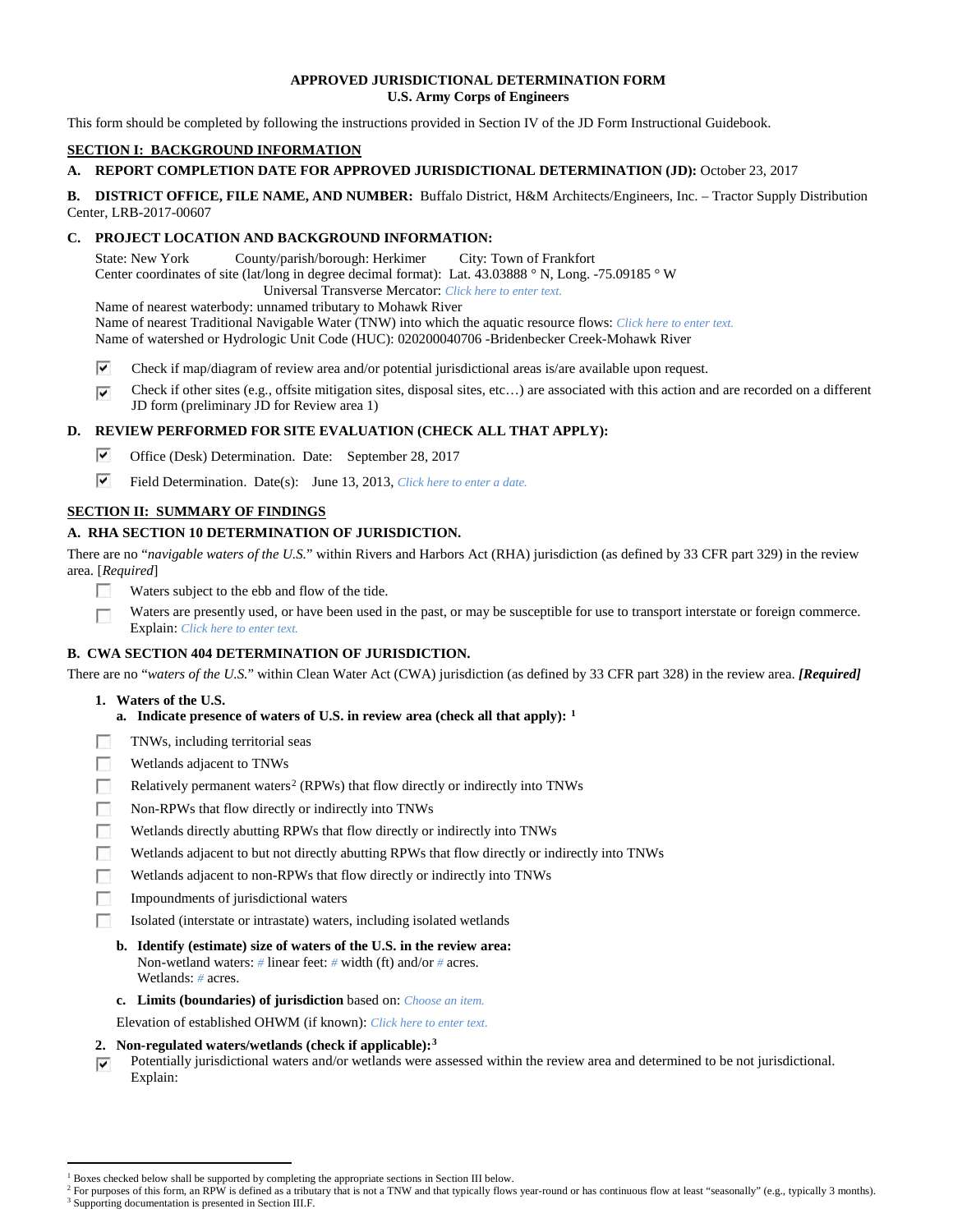Wetland 2 scrub-shrub (PSS) (0.68 ac), Wetland 3 forested/open water (PFO/OW) (0.51 ac.), Wetland 4 PFO (0.56)**,** Detention Pond (~0.84 acres) and Ditch Section 2 (890 ft) are outside Department of the Army jurisdiction as they do not meet the criteria for a jurisdictional water of the United States according to 33 CFR Part 328.3(a)(1-7) as follows:

- 1. do not/have not supported interstate or foreign commerce;
- 2. are not an interstate water/wetland;<br>3. the degradation or destruction of wh
	- 3. the degradation or destruction of which would not affect interstate or foreign commerce and does not include such waters:
		- (i) which are or could be used by interstate or foreign travelers for recreational or other purposes; or
		- (ii) from which fish or shellfish are or could be taken and sold in interstate or foreign commerce; or
		- (iii) which are used or could be used for industrial purpose by industries in interstate commerce
- 4. are not an impoundment of water otherwise defined as WOUS under the definition;
- 5. are not a tributary of waters identified in paragraphs (a)(1)-(4) of this section;
- 6. are not a territorial sea;

7. are not wetland adjacent to waters (other than waters that are themselves wetlands) identified in paragraphs (a)(1)-(6) of this section;

Ditch Section 2 is an 890 linear foot long riprap lined roadside ditch constructed in upland soils in 2008 when the access road was constructed. It drains only upland and coveys flow north to Ditch Section 1, located in Review Area 1, which is subject of a separate preliminary JD. The Ditch Section 2 conveys only ephemeral flow and not relatively permanent flow.

Detention Pond (~0.84 acres) was constructed in upland soils in 2008 to address storm water management within the Industrial Park under development. The pond does not contain wetland vegetation and does not meet wetland criteria. It receives flow from the Ditch Section 1 to the west via a culvert under the access road. During high water the pond discharges to the north via a culvert under Higby Road to the unnamed tributary to the Mohawk River.

Wetland 2 is approximately 900 linear feet from the nearest stream, located to the north of Higby Road, and approximately 220 feet from Ditch Section 2. Wetland 3 is approximately 1,200 linear feet from the nearest stream, located to the north of Higby Road, and approximately 230 feet from Ditch Section 2. Wetland 4 is approximately 1,575 linear feet from the nearest stream, located to the north of Higby Road, and approximately 382 feet from Ditch Section 2. Wetlands 2-4 are hill side seep wetlands that had standing water and surface flow during a June 13, 2017 site visit. The flow went subsurface at the eastern end of the wetlands. No flow was contained in the Ditch Section 2 indicating flow was not reaching the ditch via shallow subsurface flow. No evidence of a surface flow path was found to the ditch or the other wetlands. Wetland 3 appeared to have had a pond constructed in a portion as evident by the round open water feature with a berm of excavated material. The pond was noted on the 1973 aerial in the soil survey and likely associated with the agricultural use of the property. Although water flow dissipated into the ground abruptly, the presence of a shallow subsurface flow connection is very unlikely between these three wetlands and the off-site stream to the north due to topography sloping to the east, the well-drained gravel soil, distance to the nearest tributary and lack of evidence of flow to the ditch. The USACE has determined that there is no strong evidence for an ecological continuum to exist between the wetlands and nearby streams due to the agriculture, road barriers and distance.

### **SECTION III: CWA ANALYSIS**

#### **A. TNWs AND WETLANDS ADJACENT TO TNWs**

**The agencies will assert jurisdiction over TNWs and wetlands adjacent to TNWs. If the aquatic resource is a TNW, complete Section III.A.1 and Section III.D.1. only; if the aquatic resource is a wetland adjacent to a TNW, complete Sections III.A.1 and 2 and Section III.D.1.; otherwise, see Section III.B below**.

- **1. TNW**  Identify TNW: *Click here to enter text.* Summarize rationale supporting determination: *Click here to enter text.*
- **2. Wetland adjacent to TNW**

Summarize rationale supporting conclusion that wetland is "adjacent": *Click here to enter text.*

#### **B. CHARACTERISTICS OF TRIBUTARY (THAT IS NOT A TNW) AND ITS ADJACENT WETLANDS (IF ANY):**

**This section summarizes information regarding characteristics of the tributary and its adjacent wetlands, if any, and it helps determine whether or not the standards for jurisdiction established under Rapanos have been met.** 

**The agencies will assert jurisdiction over non-navigable tributaries of TNWs where the tributaries are "relatively permanent waters" (RPWs), i.e. tributaries that typically flow year-round or have continuous flow at least seasonally (e.g., typically 3 months). A wetland that directly abuts an RPW is also jurisdictional. If the aquatic resource is not a TNW, but has year-round (perennial) flow, skip to Section III.D.2. If the aquatic resource is a wetland directly abutting a tributary with perennial flow, skip to Section III.D.4.**

**A wetland that is adjacent to but that does not directly abut an RPW requires a significant nexus evaluation. Corps districts and EPA regions will include in the record any available information that documents the existence of a significant nexus between a relatively permanent tributary that is not perennial (and its adjacent wetlands if any) and a traditional navigable water, even though a significant nexus finding is not required as a matter of law.**

**If the waterbody[4](#page-1-0) is not an RPW, or a wetland directly abutting an RPW, a JD will require additional data to determine if the waterbody has a significant nexus with a TNW. If the tributary has adjacent wetlands, the significant nexus evaluation must consider the tributary in combination with all of its adjacent wetlands. This significant nexus evaluation that combines, for analytical** 

<span id="page-1-0"></span> <sup>4</sup> Note that the Instructional Guidebook contains additional information regarding swales, ditches, washes, and erosional features generally and in the arid West.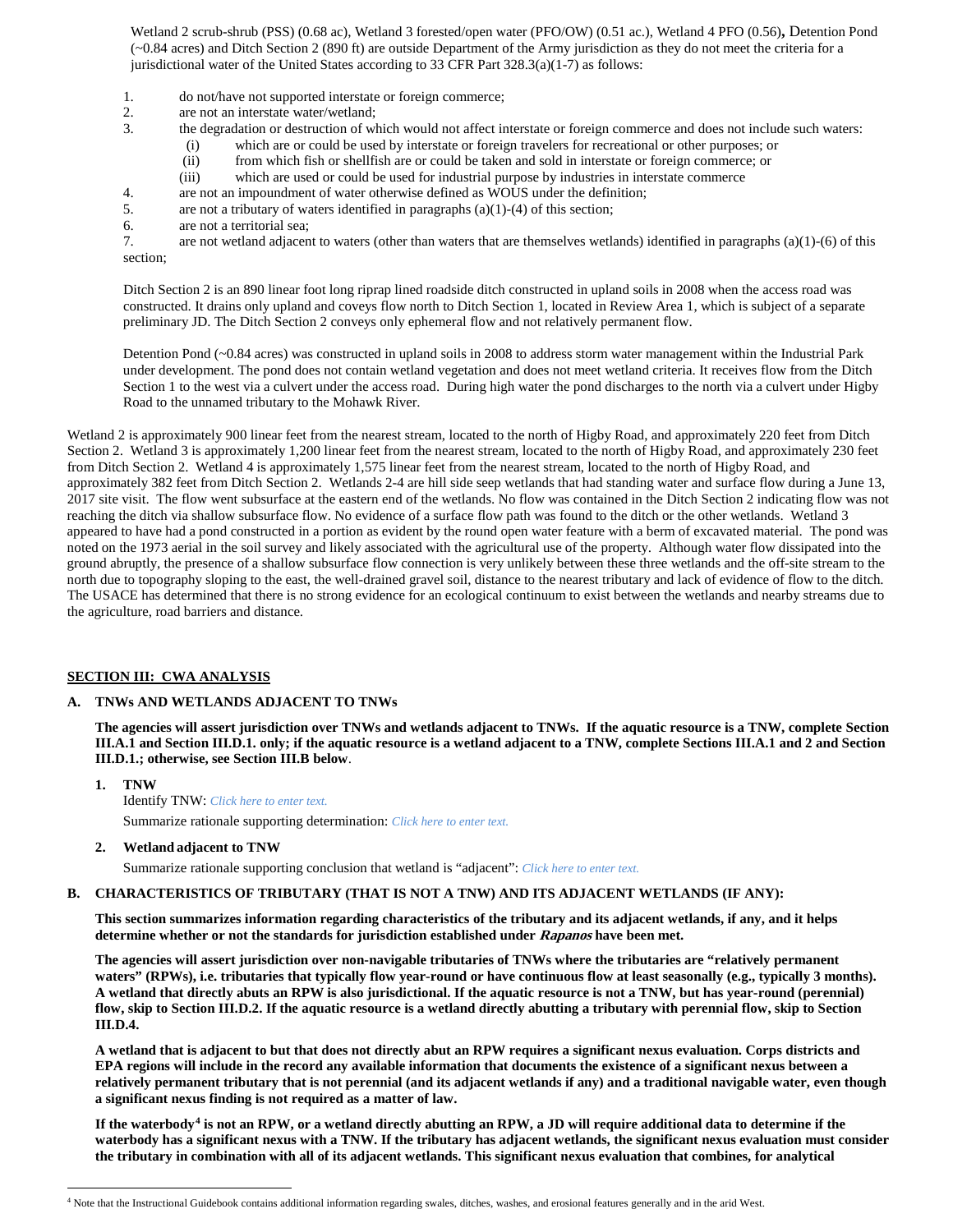**purposes, the tributary and all of its adjacent wetlands is used whether the review area identified in the JD request is the tributary, or its adjacent wetlands, or both. If the JD covers a tributary with adjacent wetlands, complete Section III.B.1 for the tributary, Section III.B.2 for any onsite wetlands, and Section III.B.3 for all wetlands adjacent to that tributary, both onsite and offsite. The determination whether a significant nexus exists is determined in Section III.C below.**

### **1. Characteristics of non-TNWs that flow directly or indirectly into TNW**

| (i)                                                                                                                                      |                                                                                                                                                                                                                                                                                                                                                                                            | <b>General Area Conditions:</b><br><b>Watershed size:</b> # Choose an item.<br>Drainage area: # Choose an item.                                                                                                                                                                                                                |  |  |  |  |
|------------------------------------------------------------------------------------------------------------------------------------------|--------------------------------------------------------------------------------------------------------------------------------------------------------------------------------------------------------------------------------------------------------------------------------------------------------------------------------------------------------------------------------------------|--------------------------------------------------------------------------------------------------------------------------------------------------------------------------------------------------------------------------------------------------------------------------------------------------------------------------------|--|--|--|--|
|                                                                                                                                          |                                                                                                                                                                                                                                                                                                                                                                                            | Average annual rainfall: $#$ inches<br>Average annual snowfall: $#$ inches                                                                                                                                                                                                                                                     |  |  |  |  |
|                                                                                                                                          |                                                                                                                                                                                                                                                                                                                                                                                            | (ii) Physical Characteristics:<br>(a) Relationship with TNW:<br>Tributary flows directly into TNW.<br>Tributary flows through <i>Choose an item</i> . tributaries before entering TNW.                                                                                                                                         |  |  |  |  |
|                                                                                                                                          | Project waters are <i>Choose an item.</i> river miles from TNW.<br>Project waters are <i>Choose an item</i> . river miles from RPW.<br>Project waters are <i>Choose an item.</i> aerial (straight) miles from TNW.<br>Project waters are <i>Choose an item.</i> aerial (straight) miles from RPW.<br>Project waters cross or serve as state boundaries. Explain: Click here to enter text. |                                                                                                                                                                                                                                                                                                                                |  |  |  |  |
|                                                                                                                                          | Identify flow route to TNW <sup>5</sup> : Click here to enter text.<br>Tributary stream order, if known: Click here to enter text.                                                                                                                                                                                                                                                         |                                                                                                                                                                                                                                                                                                                                |  |  |  |  |
|                                                                                                                                          |                                                                                                                                                                                                                                                                                                                                                                                            | (b) General Tributary Characteristics (check all that apply):                                                                                                                                                                                                                                                                  |  |  |  |  |
|                                                                                                                                          |                                                                                                                                                                                                                                                                                                                                                                                            | <b>Tributary</b> is:<br>Natural                                                                                                                                                                                                                                                                                                |  |  |  |  |
|                                                                                                                                          |                                                                                                                                                                                                                                                                                                                                                                                            | Artificial (man-made). Explain: Click here to enter text.                                                                                                                                                                                                                                                                      |  |  |  |  |
|                                                                                                                                          |                                                                                                                                                                                                                                                                                                                                                                                            | Manipulated (man-altered). Explain: Click here to enter text.                                                                                                                                                                                                                                                                  |  |  |  |  |
|                                                                                                                                          |                                                                                                                                                                                                                                                                                                                                                                                            | <b>Tributary</b> properties with respect to top of bank (estimate):<br>Average width: $#$ feet                                                                                                                                                                                                                                 |  |  |  |  |
|                                                                                                                                          |                                                                                                                                                                                                                                                                                                                                                                                            | Average depth: # feet<br>Average side slopes: Choose an item.                                                                                                                                                                                                                                                                  |  |  |  |  |
|                                                                                                                                          |                                                                                                                                                                                                                                                                                                                                                                                            | Primary tributary substrate composition (check all that apply):                                                                                                                                                                                                                                                                |  |  |  |  |
|                                                                                                                                          |                                                                                                                                                                                                                                                                                                                                                                                            | Silts<br>Sands<br>Concrete<br>SТ                                                                                                                                                                                                                                                                                               |  |  |  |  |
|                                                                                                                                          |                                                                                                                                                                                                                                                                                                                                                                                            | Cobbles<br><b>Ball</b><br>Gravel<br>Muck                                                                                                                                                                                                                                                                                       |  |  |  |  |
|                                                                                                                                          |                                                                                                                                                                                                                                                                                                                                                                                            | Bedrock<br>$\overline{a}$<br>Vegetation. Type/% cover: Click here to enter text.                                                                                                                                                                                                                                               |  |  |  |  |
|                                                                                                                                          |                                                                                                                                                                                                                                                                                                                                                                                            | H<br>Other. Explain: Click here to enter text.                                                                                                                                                                                                                                                                                 |  |  |  |  |
|                                                                                                                                          |                                                                                                                                                                                                                                                                                                                                                                                            | Tributary condition/stability [e.g., highly eroding, sloughing banks]. Explain: Click here to enter text.<br>Presence of run/riffle/pool complexes. Explain: Click here to enter text.<br>Tributary geometry: Choose an item.<br>Tributary gradient (approximate average slope): #%                                            |  |  |  |  |
|                                                                                                                                          | $(c)$ Flow:<br>Tributary provides for: Choose an item.<br>Estimate average number of flow events in review area/year: Choose an item.<br>Describe flow regime: Click here to enter text.<br>Other information on duration and volume: Click here to enter text.<br><b>Surface flow is:</b> <i>Choose an item.</i> <b>Characteristics:</b> <i>Click here to enter text.</i>                 |                                                                                                                                                                                                                                                                                                                                |  |  |  |  |
|                                                                                                                                          |                                                                                                                                                                                                                                                                                                                                                                                            |                                                                                                                                                                                                                                                                                                                                |  |  |  |  |
| Subsurface flow: Choose an item. Explain findings: Click here to enter text.<br>Dye (or other) test performed: Click here to enter text. |                                                                                                                                                                                                                                                                                                                                                                                            |                                                                                                                                                                                                                                                                                                                                |  |  |  |  |
|                                                                                                                                          |                                                                                                                                                                                                                                                                                                                                                                                            | Tributary has (check all that apply):<br>Bed and banks<br>OHWM <sup>6</sup> (check all indicators that apply):<br>clear, natural line impressed on the bank $\Box$<br>the presence of litter and debris<br>changes in the character of soil<br>destruction of terrestrial vegetation<br>shelving<br>the presence of wrack line |  |  |  |  |

<span id="page-2-0"></span> <sup>5</sup> Flow route can be described by identifying, e.g., tributary a, which flows through the review area, to flow into tributary b, which then flows into TNW.

<span id="page-2-1"></span><sup>6</sup> A natural or man-made discontinuity in the OHWM does not necessarily sever jurisdiction (e.g., where the stream temporarily flows underground, or where the OHWM has been removed by development or agricultural practices). Where there is a break in the OHWM that is unrelated to the waterbody's flow regime (e.g., flow over a rock outcrop or through a culvert), the agencies will look for indicators of flow above and below the break.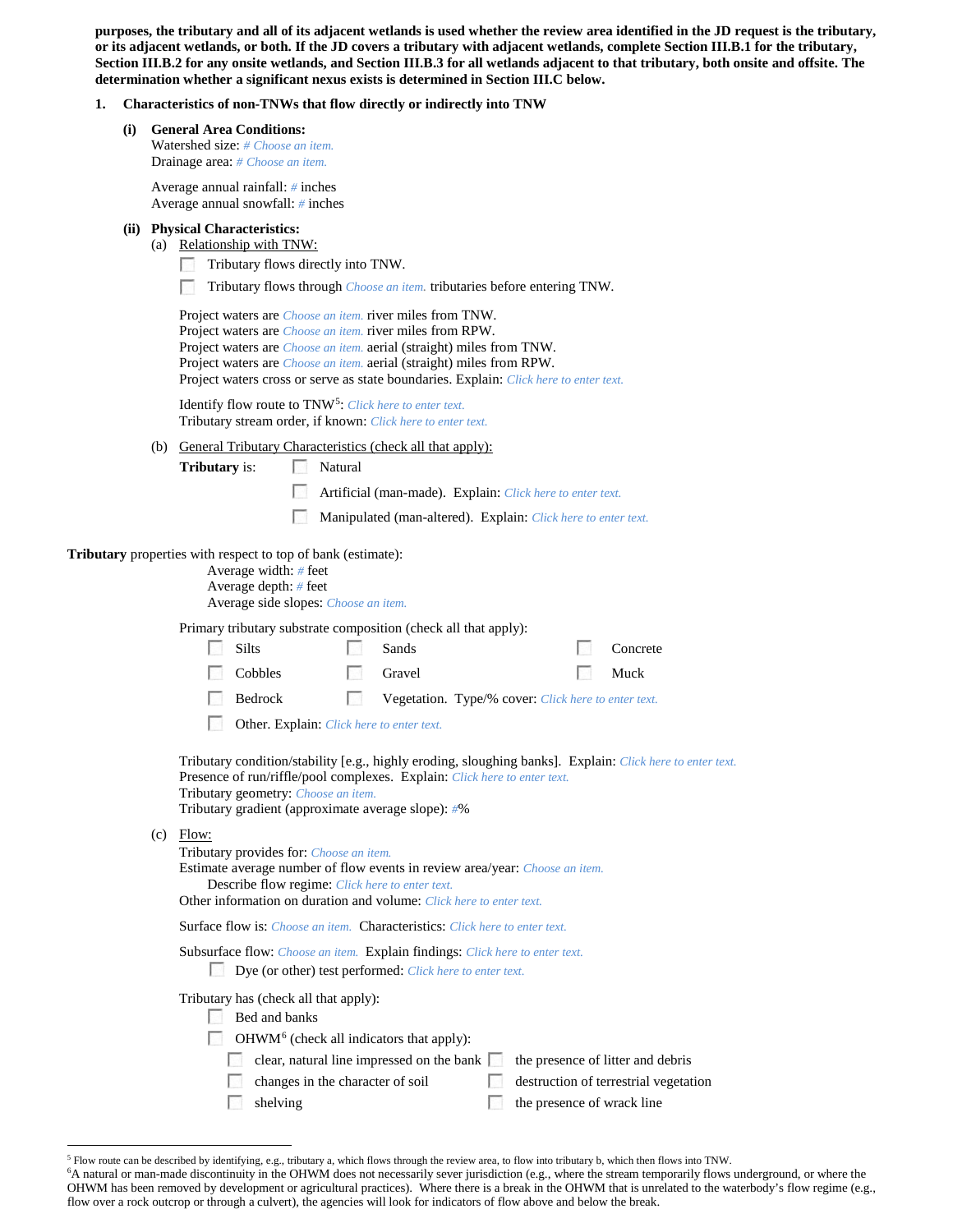|    |     | vegetation matted down, bent, or absent<br>sediment sorting<br>leaf litter disturbed or washed away<br>scour<br>sediment deposition<br>multiple observed or predicted flow events<br>water staining<br>abrupt change in plant community Click here to enter text.<br>other (list): Click here to enter text.<br>Discontinuous OHWM. <sup>7</sup> Explain: Click here to enter text.<br>If factors other than the OHWM were used to determine lateral extent of CWA jurisdiction (check all that apply):<br>High Tide Line indicated by:<br>Mean High Water Mark indicated by:<br><b>I</b> SI<br>oil or scum line along shore objects<br>survey to available datum;<br>fine shell or debris deposits (foreshore)<br>physical markings;<br><b>Ball</b><br><b>To a</b><br>physical markings/characteristics<br>vegetation lines/changes in vegetation types.<br>tidal gauges<br>other (list): Click here to enter text. |
|----|-----|----------------------------------------------------------------------------------------------------------------------------------------------------------------------------------------------------------------------------------------------------------------------------------------------------------------------------------------------------------------------------------------------------------------------------------------------------------------------------------------------------------------------------------------------------------------------------------------------------------------------------------------------------------------------------------------------------------------------------------------------------------------------------------------------------------------------------------------------------------------------------------------------------------------------|
|    |     | (iii) Chemical Characteristics:                                                                                                                                                                                                                                                                                                                                                                                                                                                                                                                                                                                                                                                                                                                                                                                                                                                                                      |
|    |     | Characterize tributary (e.g., water color is clear, discolored, oily film; water quality; general watershed characteristics, etc.).<br>Explain: Click here to enter text.<br>Identify specific pollutants, if known: Click here to enter text.                                                                                                                                                                                                                                                                                                                                                                                                                                                                                                                                                                                                                                                                       |
|    |     | (iv) Biological Characteristics. Channel supports (check all that apply):                                                                                                                                                                                                                                                                                                                                                                                                                                                                                                                                                                                                                                                                                                                                                                                                                                            |
|    |     | Riparian corridor. Characteristics (type, average width): Click here to enter text.                                                                                                                                                                                                                                                                                                                                                                                                                                                                                                                                                                                                                                                                                                                                                                                                                                  |
|    |     | Wetland fringe. Characteristics: Click here to enter text.                                                                                                                                                                                                                                                                                                                                                                                                                                                                                                                                                                                                                                                                                                                                                                                                                                                           |
|    |     | Habitat for:                                                                                                                                                                                                                                                                                                                                                                                                                                                                                                                                                                                                                                                                                                                                                                                                                                                                                                         |
|    |     |                                                                                                                                                                                                                                                                                                                                                                                                                                                                                                                                                                                                                                                                                                                                                                                                                                                                                                                      |
|    |     | Federally Listed species. Explain findings: Click here to enter text.                                                                                                                                                                                                                                                                                                                                                                                                                                                                                                                                                                                                                                                                                                                                                                                                                                                |
|    |     | Fish/spawn areas. Explain findings: Click here to enter text.                                                                                                                                                                                                                                                                                                                                                                                                                                                                                                                                                                                                                                                                                                                                                                                                                                                        |
|    |     | Other environmentally-sensitive species. Explain findings: Click here to enter text.                                                                                                                                                                                                                                                                                                                                                                                                                                                                                                                                                                                                                                                                                                                                                                                                                                 |
|    |     | Aquatic/wildlife diversity. Explain findings: Click here to enter text.                                                                                                                                                                                                                                                                                                                                                                                                                                                                                                                                                                                                                                                                                                                                                                                                                                              |
| 2. |     | Characteristics of wetlands adjacent to non-TNW that flow directly or indirectly into TNW                                                                                                                                                                                                                                                                                                                                                                                                                                                                                                                                                                                                                                                                                                                                                                                                                            |
|    | (i) | <b>Physical Characteristics:</b><br>(a) General Wetland Characteristics:<br>Properties:<br>Wetland size: $# \, \text{acres}$<br>Wetland type. Explain: Click here to enter text.<br>Wetland quality. Explain: Click here to enter text.<br>Project wetlands cross or serve as state boundaries. Explain: Click here to enter text.                                                                                                                                                                                                                                                                                                                                                                                                                                                                                                                                                                                   |
|    |     | (b) General Flow Relationship with Non-TNW:<br>Flow is: Choose an item. Explain: Click here to enter text.                                                                                                                                                                                                                                                                                                                                                                                                                                                                                                                                                                                                                                                                                                                                                                                                           |
|    |     | <b>Surface flow is:</b> <i>Choose an item.</i><br>Characteristics: Click here to enter text.                                                                                                                                                                                                                                                                                                                                                                                                                                                                                                                                                                                                                                                                                                                                                                                                                         |
|    |     | Subsurface flow: Choose an item. Explain findings: Click here to enter text.<br>Dye (or other) test performed: Click here to enter text.                                                                                                                                                                                                                                                                                                                                                                                                                                                                                                                                                                                                                                                                                                                                                                             |
|    |     | (c) Wetland Adjacency Determination with Non-TNW:                                                                                                                                                                                                                                                                                                                                                                                                                                                                                                                                                                                                                                                                                                                                                                                                                                                                    |
|    |     | Directly abutting                                                                                                                                                                                                                                                                                                                                                                                                                                                                                                                                                                                                                                                                                                                                                                                                                                                                                                    |
|    |     | Not directly abutting                                                                                                                                                                                                                                                                                                                                                                                                                                                                                                                                                                                                                                                                                                                                                                                                                                                                                                |
|    |     | <b>Fish</b><br>Discrete wetland hydrologic connection. Explain: Click here to enter text.                                                                                                                                                                                                                                                                                                                                                                                                                                                                                                                                                                                                                                                                                                                                                                                                                            |
|    |     | Ecological connection. Explain: Click here to enter text.                                                                                                                                                                                                                                                                                                                                                                                                                                                                                                                                                                                                                                                                                                                                                                                                                                                            |
|    |     |                                                                                                                                                                                                                                                                                                                                                                                                                                                                                                                                                                                                                                                                                                                                                                                                                                                                                                                      |

Separated by berm/barrier. Explain: *Click here to enter text.*

# (d) Proximity (Relationship) to TNW

- Project wetlands are *Choose an item.* river miles from TNW. Project waters are *Choose an item.* aerial (straight) miles from TNW. Flow is from: *Choose an item.* Estimate approximate location of wetland as within the *Choose an item.* floodplain.
- <span id="page-3-0"></span>**(ii) Chemical Characteristics:**

Characterize wetland system (e.g., water color is clear, brown, oil film on surface; water quality; general watershed characteristics; etc.). Explain: *Click here to enter text.*

Identify specific pollutants, if known: *Click here to enter text.*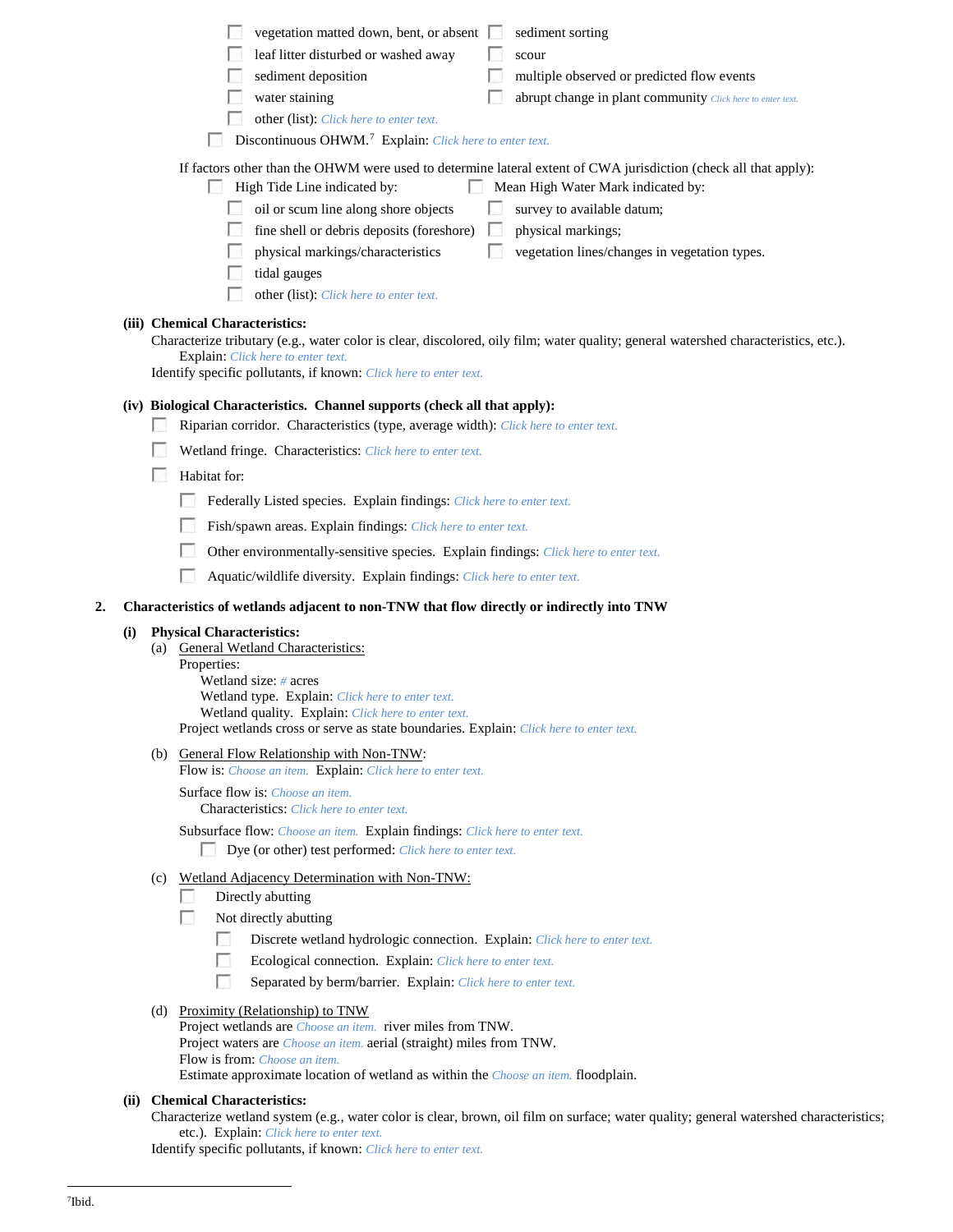### **(iii) Biological Characteristics. Wetland supports (check all that apply):**

- Riparian buffer. Characteristics (type, average width): *Click here to enter text.*
- Vegetation type/percent cover. Explain: *Click here to enter text.*
- $\Box$  Habitat for:
	- Federally Listed species. Explain findings: *Click here to enter text.*
	- Fish/spawn areas. Explain findings: *Click here to enter text.*
	- $\overline{a}$ Other environmentally-sensitive species. Explain findings: *Click here to enter text.*
	- $\mathcal{L}_{\rm eff}$ Aquatic/wildlife diversity. Explain findings: *Click here to enter text.*

### **3. Characteristics of all wetlands adjacent to the tributary (if any)**

All wetland(s) being considered in the cumulative analysis: *Choose an item.* Approximately (*#*) acres in total are being considered in the cumulative analysis. For each wetland, specify the following:

| Directly abuts? $(Y/N)$ | Size (in acres) | Directly abuts? $(Y/N)$ | Size (in acres) |
|-------------------------|-----------------|-------------------------|-----------------|
|                         |                 |                         |                 |
| Y/N                     |                 | Y/N                     |                 |
| Y/N                     |                 | Y / N                   |                 |
| V/N                     |                 | Y/N                     |                 |

Summarize overall biological, chemical and physical functions being performed: *Click here to enter text.*

### **C. SIGNIFICANT NEXUS DETERMINATION**

**A significant nexus analysis will assess the flow characteristics and functions of the tributary itself and the functions performed by any wetlands adjacent to the tributary to determine if they significantly affect the chemical, physical, and biological integrity of a TNW. For each of the following situations, a significant nexus exists if the tributary, in combination with all of its adjacent wetlands, has more than a speculative or insubstantial effect on the chemical, physical and/or biological integrity of a TNW. Considerations when evaluating significant nexus include, but are not limited to the volume, duration, and frequency of the flow of water in the tributary and its proximity to a TNW, and the functions performed by the tributary and all its adjacent wetlands. It is not appropriate to determine significant nexus based solely on any specific threshold of distance (e.g. between a tributary and its adjacent wetland or between a tributary and the TNW). Similarly, the fact an adjacent wetland lies within or outside of a floodplain is not solely determinative of significant nexus.** 

#### **Draw connections between the features documented and the effects on the TNW, as identified in the** *Rapanos* **Guidance and discussed in the Instructional Guidebook. Factors to consider include, for example:**

- Does the tributary, in combination with its adjacent wetlands (if any), have the capacity to carry pollutants or flood waters to TNWs, or to reduce the amount of pollutants or flood waters reaching a TNW?
- Does the tributary, in combination with its adjacent wetlands (if any), provide habitat and lifecycle support functions for fish and other species, such as feeding, nesting, spawning, or rearing young for species that are present in the TNW?
- Does the tributary, in combination with its adjacent wetlands (if any), have the capacity to transfer nutrients and organic carbon that support downstream foodwebs?
- Does the tributary, in combination with its adjacent wetlands (if any), have other relationships to the physical, chemical, or biological integrity of the TNW?

#### *Note: the above list of considerations is not inclusive and other functions observed or known to occur should be documented below:*

- **1. Significant nexus findings for non-RPW that has no adjacent wetlands and flows directly or indirectly into TNWs.** Explain findings of presence or absence of significant nexus below, based on the tributary itself, then go to Section III.D: *Click here to enter text.*
- **2. Significant nexus findings for non-RPW and its adjacent wetlands, where the non-RPW flows directly or indirectly into TNWs.**  Explain findings of presence or absence of significant nexus below, based on the tributary in combination with all of its adjacent wetlands, then go to Section III.D: *Click here to enter text.*
- **3. Significant nexus findings for wetlands adjacent to an RPW but that do not directly abut the RPW.** Explain findings of presence or absence of significant nexus below, based on the tributary in combination with all of its adjacent wetlands, then go to Section III.D: *Click here to enter text.*

### **D. DETERMINATIONS OF JURISDICTIONAL FINDINGS. THE SUBJECT WATERS/WETLANDS ARE (CHECK ALL THAT APPLY):**

- **1. TNWs and Adjacent Wetlands.** Check all that apply and provide size estimates in review area:
	- TNWs: *#* linear feet *#* width (ft), Or, *#* acres.
	- Wetlands adjacent to TNWs: # acres.
- **2. RPWs that flow directly or indirectly into TNWs.**
	- Tributaries of TNWs where tributaries typically flow year-round are jurisdictional. Provide data and rationale indicating that tributary is perennial: *Click here to enter text.*.
	- Tributaries of TNW where tributaries have continuous flow "seasonally" (e.g., typically three months each year) are jurisdictional. Data supporting this conclusion is provided at Section III.B. Provide rationale indicating that tributary flows seasonally: *Click here to enter text.*.

Provide estimates for jurisdictional waters in the review area (check all that apply):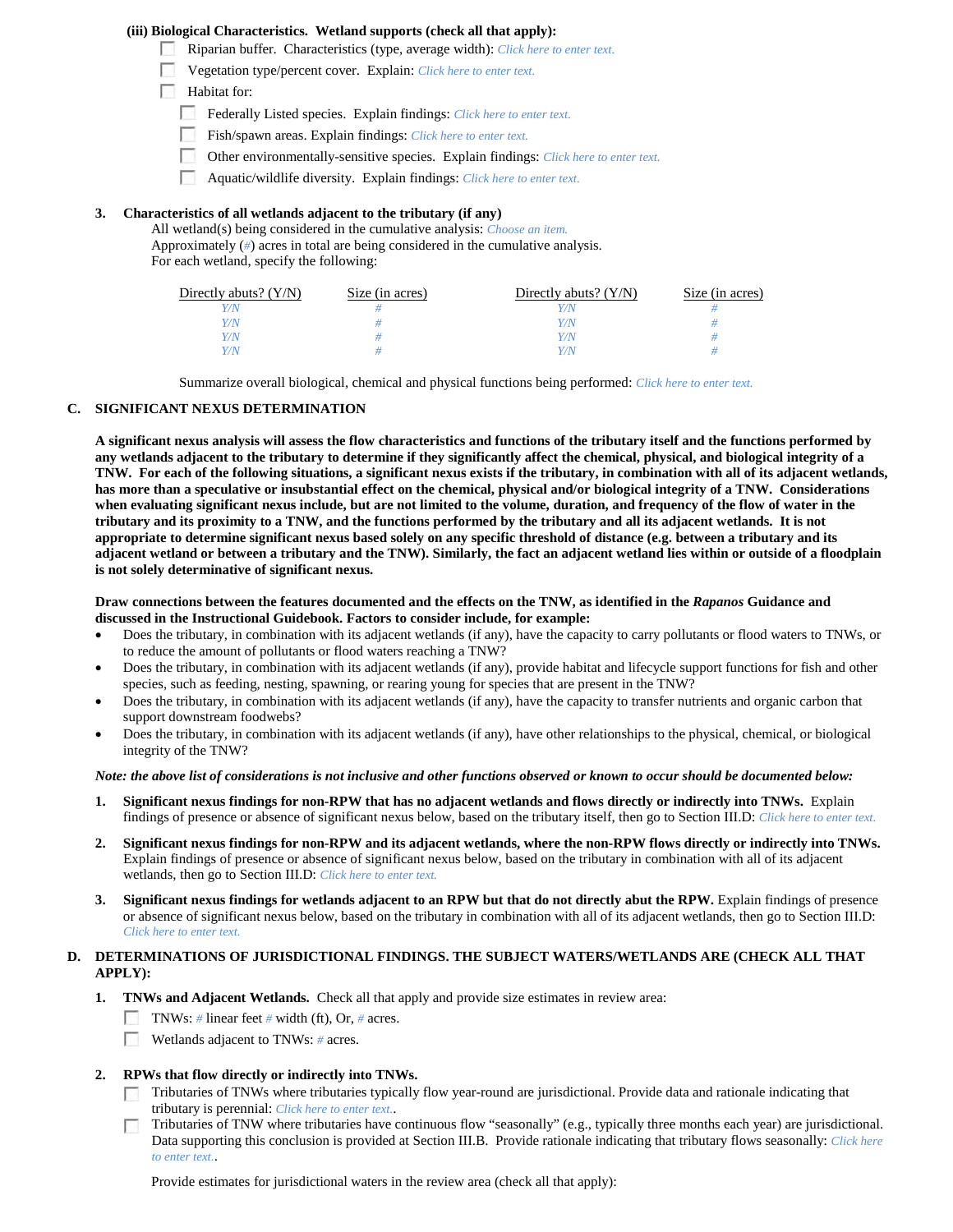Tributary waters: *#* linear feet *#* width (ft).

Other non-wetland waters: *#* acres.

Identify type(s) of waters: *Click here to enter text.*

#### **3. Non-RPWs[8](#page-5-0) that flow directly or indirectly into TNWs.**

Waterbody that is not a TNW or an RPW, but flows directly or indirectly into a TNW, and it has a significant nexus with a  $\sim 10$ TNW is jurisdictional. Data supporting this conclusion is provided at Section III.C.

Provide estimates for jurisdictional waters within the review area (check all that apply):

- Tributary waters: # linear feet # width (ft).
- Other non-wetland waters: *#* acres.

Identify type(s) of waters: *Click here to enter text.*

### **4. Wetlands directly abutting an RPW that flow directly or indirectly into TNWs.**

Wetlands directly abut RPW and thus are jurisdictional as adjacent wetlands.

- Wetlands directly abutting an RPW where tributaries typically flow year-round. Provide data and rationale indicating that tributary is perennial in Section III.D.2, above. Provide rationale indicating that wetland is directly abutting an RPW: *Click here to enter text.*
- Wetlands directly abutting an RPW where tributaries typically flow "seasonally." Provide data indicating that tributary is seasonal in Section III.B and rationale in Section III.D.2, above. Provide rationale indicating that wetland is directly abutting an RPW: *Click here to enter text.*

Provide acreage estimates for jurisdictional wetlands in the review area: *#* acres.

- **5. Wetlands adjacent to but not directly abutting an RPW that flow directly or indirectly into TNWs.**
	- Wetlands that do not directly abut an RPW, but when considered in combination with the tributary to which they are B. adjacent and with similarly situated adjacent wetlands, have a significant nexus with a TNW are jurisidictional. Data supporting this conclusion is provided at Section III.C.

Provide acreage estimates for jurisdictional wetlands in the review area: *#* acres.

#### **6. Wetlands adjacent to non-RPWs that flow directly or indirectly into TNWs.**

Wetlands adjacent to such waters, and have when considered in combination with the tributary to which they are adjacent **Barbara** and with similarly situated adjacent wetlands, have a significant nexus with a TNW are jurisdictional. Data supporting this conclusion is provided at Section III.C.

Provide estimates for jurisdictional wetlands in the review area: *#* acres.

#### **7. Impoundments of jurisdictional waters. [9](#page-5-1)**

As a general rule, the impoundment of a jurisdictional tributary remains jurisdictional.

- Demonstrate that impoundment was created from "waters of the U.S.," or **1999**
- Demonstrate that water meets the criteria for one of the categories presented above (1-6), or 79
- Demonstrate that water is isolated with a nexus to commerce (see  $E$  below).

### **E. ISOLATED [INTERSTATE OR INTRA-STATE] WATERS, INCLUDING ISOLATED WETLANDS, THE USE, DEGRADATION OR DESTRUCTION OF WHICH COULD AFFECT INTERSTATE COMMERCE, INCLUDING ANY SUCH WATERS (CHECK ALL THAT APPLY):[10](#page-5-2)**

- **1999** which are or could be used by interstate or foreign travelers for recreational or other purposes.
- $\mathcal{L}_{\rm{eff}}$ from which fish or shellfish are or could be taken and sold in interstate or foreign commerce.
- T which are or could be used for industrial purposes by industries in interstate commerce.
- г Interstate isolated waters.Explain: *Click here to enter text.*
- Г Other factors.Explain: *Click here to enter text.*

#### **Identify water body and summarize rationale supporting determination:** *Click here to enter text.*

Provide estimates for jurisdictional waters in the review area (check all that apply):

- Tributary waters:  $\#$  linear feet  $\#$  width (ft).
- **1999** Other non-wetland waters: *#* acres.

Identify type(s) of waters: *Click here to enter text.*

Wetlands: *#* acres.

#### **F. NON-JURISDICTIONAL WATERS, INCLUDING WETLANDS (CHECK ALL THAT APPLY):**

If potential wetlands were assessed within the review area, these areas did not meet the criteria in the 1987 Corps of Engineers Wetland Delineation Manual and/or appropriate Regional Supplements. (Detention Pond (0.84 acre)

 $\overline{\mathbf{v}}$ Review area included isolated waters with no substantial nexus to interstate (or foreign) commerce.

 $\frac{1}{8}$ See Footnote # 3.

<span id="page-5-1"></span><span id="page-5-0"></span><sup>&</sup>lt;sup>9</sup> To complete the analysis refer to the key in Section III.D.6 of the Instructional Guidebook.

<span id="page-5-2"></span><sup>&</sup>lt;sup>10</sup> Prior to asserting or declining CWA jurisdiction based solely on this category, Corps Districts will elevate the action to Corps and EPA HQ for review consistent with the process described in the Corps/EPA *Memorandum Regarding CWA Act Jurisdiction Following Rapanos.*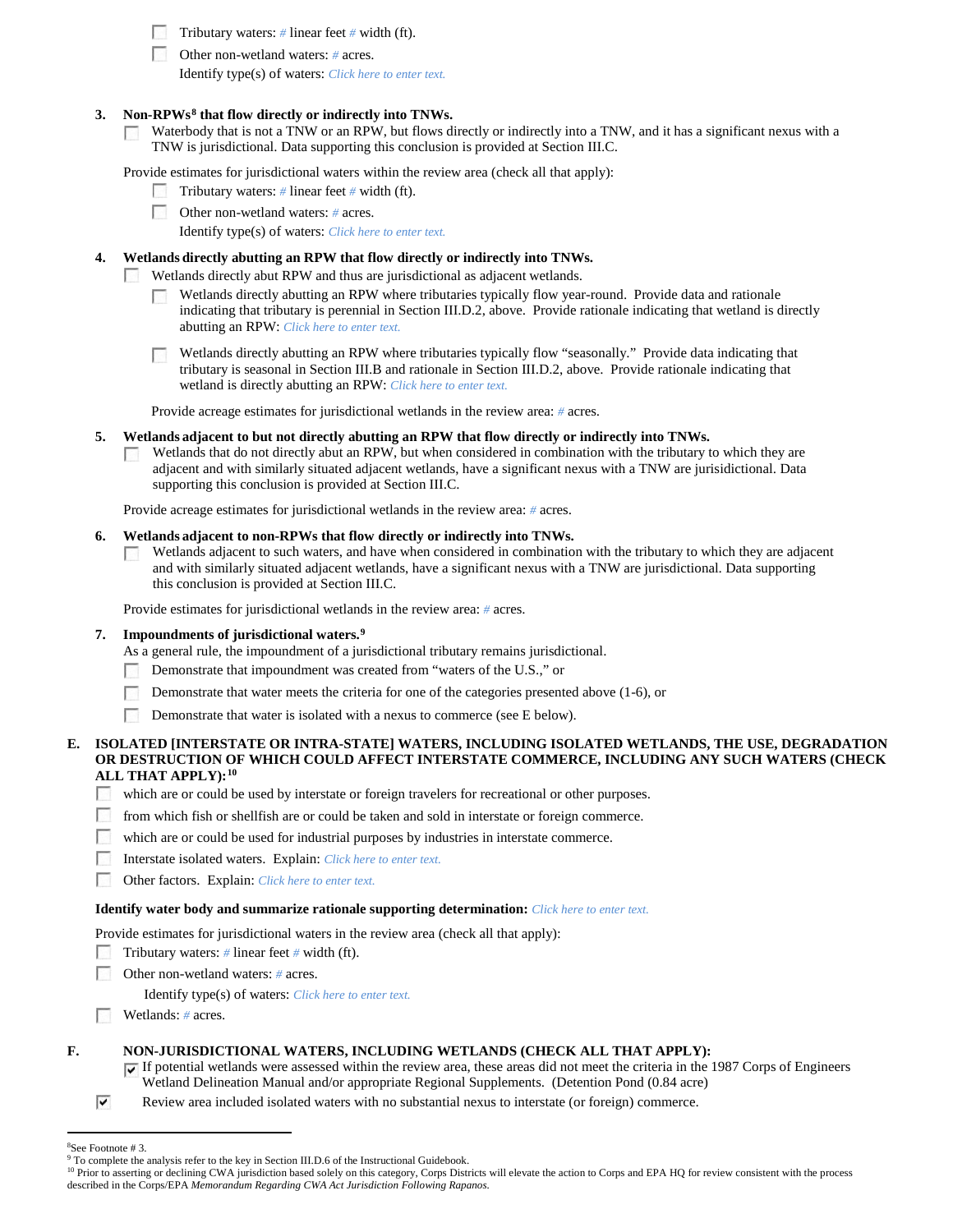- Prior to the Jan 2001 Supreme Court decision in "*SWANCC*," the review area would have been regulated based solely on the "Migratory Bird Rule" (MBR).
- $\mathcal{L}_{\mathcal{A}}$ Waters do not meet the "Significant Nexus" standard, where such a finding is required for jurisdiction. Explain: *Click here to enter text.*
- Other: (explain, if not covered above): Ditch Section 2  $\overline{\mathbf{v}}$ 
	- $\boxtimes$  Areas are ditches (check all that apply):
		- $\boxtimes$  Non-tidal drainage and irrigation ditches excavated on dry land (51 FR 41217, Nov. 13, 1986).
		- $\boxtimes$  Ditches (including roadside ditches) excavated wholly in and draining only uplands and that do not carry a relatively permanent flow of water (USACE JD Form Instructional Guidebook 5/30/2007).
		- Ditches that do not have a relatively permanent flow into waters of the U.S. or between two (or more) waters of the U.S. (USACE JD Form Instructional Guidebook 5/30/2007).
		-

| ∣V     | Provide acreage estimates for non-jurisdictional waters in the review area, where the sole potential basis of jurisdiction is the MBR factors<br>(i.e., presence of migratory birds, presence of endangered species, use of water for irrigated agriculture), using best professional judgment<br>(check all that apply):<br>Non-wetland waters (i.e., rivers, streams): linear feet # width (ft).<br>Lakes/ponds: acres.<br>Other non-wetland waters: # acres. List type of aquatic resource: Click here to enter text<br>Wetlands: 1.75 acres: Wetland 2 PSS = $0.68$ ac, Wetland 3 PFO/OW= 0.51 ac., Wetland 4 PFO = 0.56.<br>Provide acreage estimates for non-jurisdictional waters in the review area that do not meet the "Significant Nexus" standard, where such a<br>finding is required for jurisdiction (check all that apply):                                                                                                                                                                                                       |
|--------|---------------------------------------------------------------------------------------------------------------------------------------------------------------------------------------------------------------------------------------------------------------------------------------------------------------------------------------------------------------------------------------------------------------------------------------------------------------------------------------------------------------------------------------------------------------------------------------------------------------------------------------------------------------------------------------------------------------------------------------------------------------------------------------------------------------------------------------------------------------------------------------------------------------------------------------------------------------------------------------------------------------------------------------------------|
|        | Non-wetland waters (i.e., rivers, streams): $\#$ linear feet $\#$ width (ft).                                                                                                                                                                                                                                                                                                                                                                                                                                                                                                                                                                                                                                                                                                                                                                                                                                                                                                                                                                     |
|        |                                                                                                                                                                                                                                                                                                                                                                                                                                                                                                                                                                                                                                                                                                                                                                                                                                                                                                                                                                                                                                                   |
|        | Lakes/ponds: $# \, \text{acres.}$                                                                                                                                                                                                                                                                                                                                                                                                                                                                                                                                                                                                                                                                                                                                                                                                                                                                                                                                                                                                                 |
|        | Other non-wetland waters: # acres. List type of aquatic resource: Click here to enter text                                                                                                                                                                                                                                                                                                                                                                                                                                                                                                                                                                                                                                                                                                                                                                                                                                                                                                                                                        |
|        | Wetlands: $# \, \text{acres.}$                                                                                                                                                                                                                                                                                                                                                                                                                                                                                                                                                                                                                                                                                                                                                                                                                                                                                                                                                                                                                    |
|        | <b>SECTION IV: DATA SOURCES.</b>                                                                                                                                                                                                                                                                                                                                                                                                                                                                                                                                                                                                                                                                                                                                                                                                                                                                                                                                                                                                                  |
|        | A. SUPPORTING DATA. Data reviewed for JD (check all that apply - checked items shall be included in case file and, where checked and                                                                                                                                                                                                                                                                                                                                                                                                                                                                                                                                                                                                                                                                                                                                                                                                                                                                                                              |
|        | requested, appropriately reference sources below):                                                                                                                                                                                                                                                                                                                                                                                                                                                                                                                                                                                                                                                                                                                                                                                                                                                                                                                                                                                                |
| V      | Maps, plans, plots or plat submitted by or on behalf of the applicant/consultant: Environmental Design & Research (EDR)                                                                                                                                                                                                                                                                                                                                                                                                                                                                                                                                                                                                                                                                                                                                                                                                                                                                                                                           |
| ▽      | Data sheets prepared/submitted by or on behalf of the applicant/consultant.                                                                                                                                                                                                                                                                                                                                                                                                                                                                                                                                                                                                                                                                                                                                                                                                                                                                                                                                                                       |
|        | Office concurs with data sheets/delineation report.<br>▽                                                                                                                                                                                                                                                                                                                                                                                                                                                                                                                                                                                                                                                                                                                                                                                                                                                                                                                                                                                          |
|        | Office does not concur with data sheets/delineation report.<br>55                                                                                                                                                                                                                                                                                                                                                                                                                                                                                                                                                                                                                                                                                                                                                                                                                                                                                                                                                                                 |
|        | Data sheets prepared by the Corps: Click here to enter text.                                                                                                                                                                                                                                                                                                                                                                                                                                                                                                                                                                                                                                                                                                                                                                                                                                                                                                                                                                                      |
|        | Corps navigable waters' study: Click here to enter text.                                                                                                                                                                                                                                                                                                                                                                                                                                                                                                                                                                                                                                                                                                                                                                                                                                                                                                                                                                                          |
| ⊽      | U.S. Geological Survey Hydrologic Atlas: No streams noted in the review. Moyer Creek is located off-site to the south and unnamed<br>tributary is noted off-site to the north. Both of these streams are tributaries to the Mohawk River, which is located about 1,000+ ft to<br>the west.<br>USGS NHD data.<br>V                                                                                                                                                                                                                                                                                                                                                                                                                                                                                                                                                                                                                                                                                                                                 |
|        | USGS 8 and 12 digit HUC maps.                                                                                                                                                                                                                                                                                                                                                                                                                                                                                                                                                                                                                                                                                                                                                                                                                                                                                                                                                                                                                     |
| է      | U.S. Geological Survey map(s). Cite scale & quad name: Ilion Quad from delineation report. Most of site is flat with a steep hillside                                                                                                                                                                                                                                                                                                                                                                                                                                                                                                                                                                                                                                                                                                                                                                                                                                                                                                             |
|        | along the western side of the review area. Small pond in Wetland 3 noted. No streams evident in the review area. Moyer Creek is<br>located off-site to the south and unnamed tributary is noted off-site to the north.                                                                                                                                                                                                                                                                                                                                                                                                                                                                                                                                                                                                                                                                                                                                                                                                                            |
| է      | USDA Natural Resources Conservation Service Soil Survey. Citation: Herkimer County Southern Part Sheets 22 & 27 and Websoil<br>survey accessed June 12, 2017 – majority of the site is mapped as containing well drained and excessively well drained soils with 0%<br>hydric rating.                                                                                                                                                                                                                                                                                                                                                                                                                                                                                                                                                                                                                                                                                                                                                             |
|        | $\triangleright$ National wetlands inventory map(s). Cite name: NWI contained in delineation report – Review area contains one PUBHh (palustrine,<br>unconsolidated bottom, permanently flooded, impounded) area which coincides with the open water component of Wetland 3. PEM1<br>(palustrine emergent) wetlands are noted off site to the southeast and north.                                                                                                                                                                                                                                                                                                                                                                                                                                                                                                                                                                                                                                                                                |
| ∣V     | State/Local wetland inventory map(s): No state wetlands or streams are noted within the review area. A class C stream is noted off site                                                                                                                                                                                                                                                                                                                                                                                                                                                                                                                                                                                                                                                                                                                                                                                                                                                                                                           |
|        | to the north.                                                                                                                                                                                                                                                                                                                                                                                                                                                                                                                                                                                                                                                                                                                                                                                                                                                                                                                                                                                                                                     |
|        | FEMA/FIRM maps: Click here to enter text.                                                                                                                                                                                                                                                                                                                                                                                                                                                                                                                                                                                                                                                                                                                                                                                                                                                                                                                                                                                                         |
|        | 100-year Floodplain Elevation is: Click here to enter text. (National Geodectic Vertical Datum of 1929)                                                                                                                                                                                                                                                                                                                                                                                                                                                                                                                                                                                                                                                                                                                                                                                                                                                                                                                                           |
| ∣V     | Photographs: $\triangleright$ Aerial (Name & Date): Google Earth: 3/31/03 – pond location is upland field. A culvert under Higby Road is<br>evident as well as road side drainage channel and a drainage feature along the western edge of the field near<br>Wetlands $0&1.5/23/08$ – Access road and pond under construction. $5/13/15$ – detention pond full standing water.<br>Culvert from Ditch to west and under Higby Road evident. NYS GIS online aerial: 1994 - most of site is dry field,<br>western section shows signs of wetland signatures and wetness. $2013 - W$ etlands $0 < 1$ have obvious connection to<br>ditch. No evidence of connections from Wetlands 2-4. EDR provided World Imagery with delineated wetlands<br>overlain: 2003 – possible north-south drainage feature along edge of field, which is more evident in the north at<br>Wetlands 0 & 1. Possible connection to drainage area from Wetland 2. 2008 CIR – most of site dry field. Wetlands<br>0-3 evident. Wetland 4 located in wooded area so not evident. |
| $\sim$ | Other (Name & Date): Undated delineation photos – standing water in pond with a portion covered by algae. Photo<br>or $\vee$                                                                                                                                                                                                                                                                                                                                                                                                                                                                                                                                                                                                                                                                                                                                                                                                                                                                                                                      |
|        | of culvert inlet in riprap ditch that drains into pond. Flow evident. Photos show hill side containing the wetlands.<br>Previous determination(s). File no. and date of response letter: Click here to enter text.                                                                                                                                                                                                                                                                                                                                                                                                                                                                                                                                                                                                                                                                                                                                                                                                                                |
|        |                                                                                                                                                                                                                                                                                                                                                                                                                                                                                                                                                                                                                                                                                                                                                                                                                                                                                                                                                                                                                                                   |